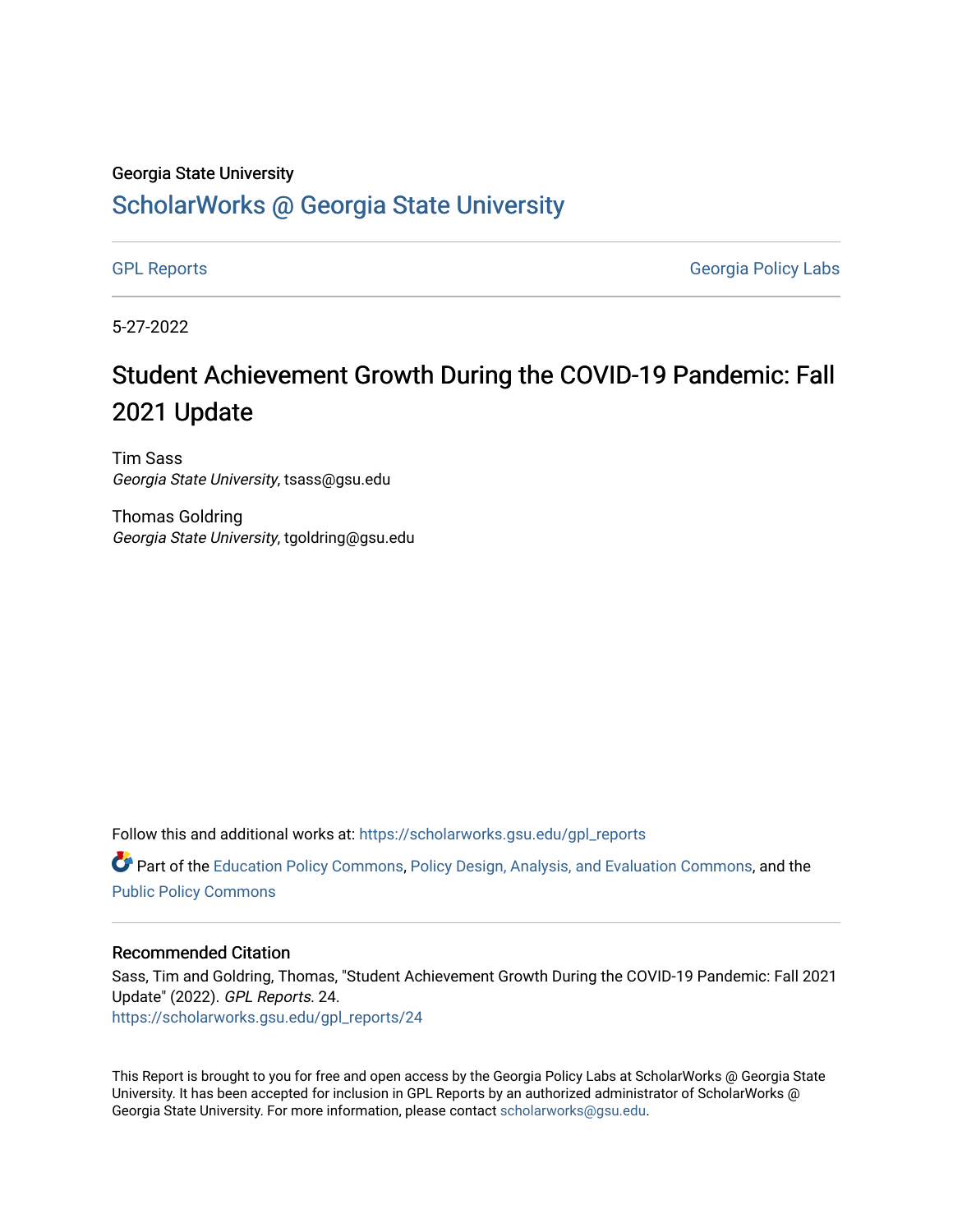

# **GEORGIA POLICY LABS**



# **Student Achievement Growth During the COVID-19 Pandemic**

Fall 2021 Update

Tim R. Sass and Thomas Goldring Metro Atlanta Policy Lab for Education May 2022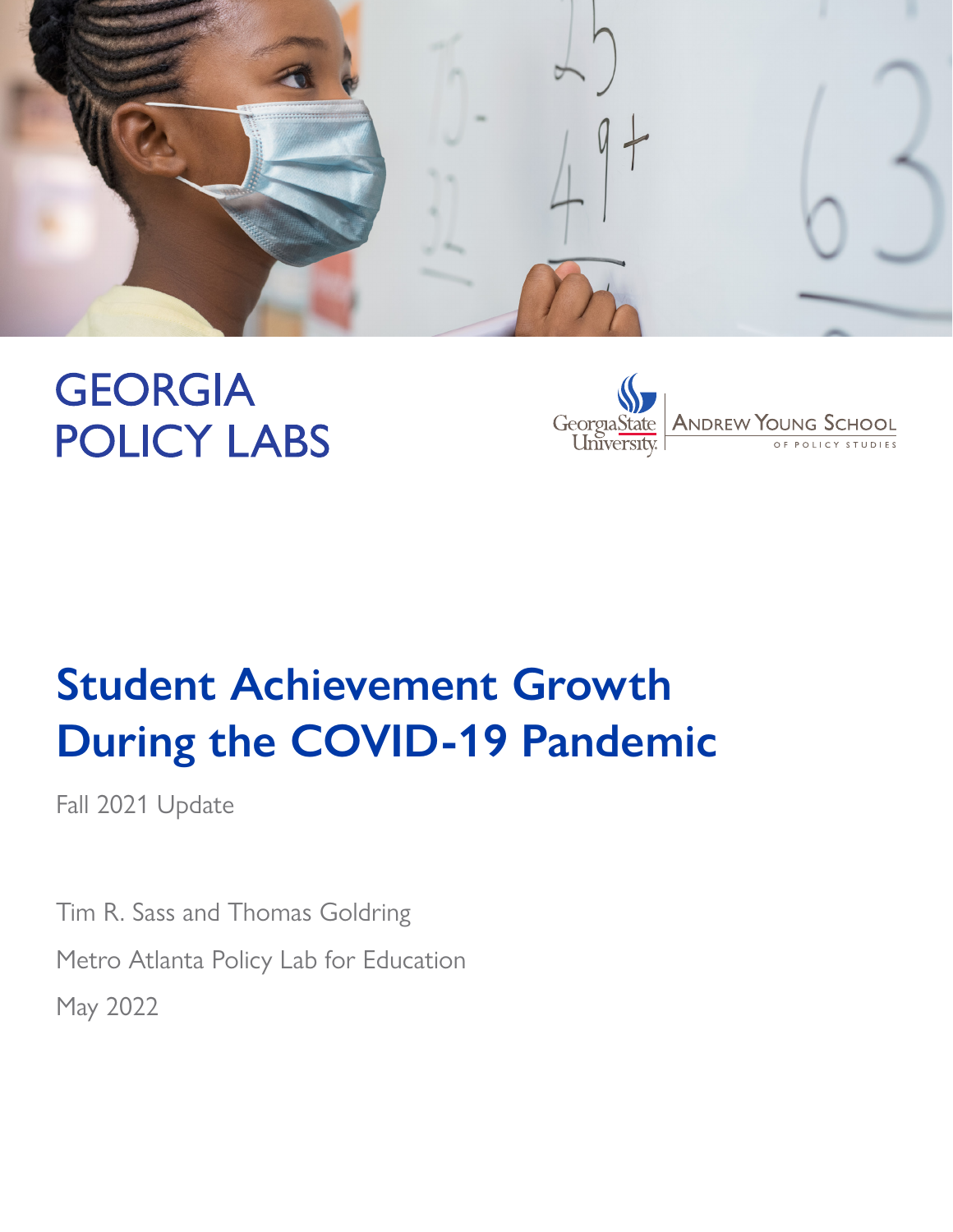| County   | Total Cases per 100,000 People | Total Deaths per 100,000 People |
|----------|--------------------------------|---------------------------------|
| Clayton  | 21,859                         | 324                             |
| Cobb     | 22,881                         | 231                             |
| DeKalb   | 19,712                         | 222                             |
| Fulton   | 20,407                         | 211                             |
| Gwinnett | 22,168                         | 197                             |

Table 1. COVID-19 Reported Cases and Deaths by Core Metro Atlanta County

*Source.* [nytimes.com/interactive/2021/us/georgia-covid-cases.html](http://www.nytimes.com/interactive/2021/us/georgia-covid-cases.html) *Notes.* Figures as of April 3, 2022.

## **Introduction**

Pandemic-induced disruptions to formal education, including family upheaval, school closures, and remote or hybrid learning modes, were widespread in metro Atlanta school districts during the 2020–21 school year (SY) and continued to varying extents into SY 2021–22. Although these disruptions began two years ago, little information has been available to parents, district administrators, and state policymakers to date about how students in the metro Atlanta area are performing academically. Metro-Atlanta districts have adopted different strategies to help students navigate and recover from the pandemic, including small-group tutoring, expanded summer school programs, and additional supports for technology use and student health and wellness. This report continues the Metro Atlanta Policy Lab for Education's (MAPLE) ongoing research agenda analyzing how the pandemic has affected student achievement in math and reading in metro-Atlanta districts.

Our [previous report](https://gpl.gsu.edu/publications/student-achievement-growth-during-the-covid-19-pandemic/) compared actual student performance in the fall and winter of SY 2020–21 relative to projected student performance using data from the fall and winter prior to public school closures in March 2020 (SY 2019–20).<sup>1</sup> We found that the pandemic led to substantial reductions in student achievement growth; the impacts had grown between the fall and winter assessments in 2020; and the effects varied considerably by subject, grade level, and school district. On average, historically-marginalized groups, such as Black students, Hispanic students, and English learners, tended to experience greater reductions in achievement growth (relative to similar students prior to the pandemic) than did White and English-proficient students, but these differences varied substantially across grades, subjects, and districts.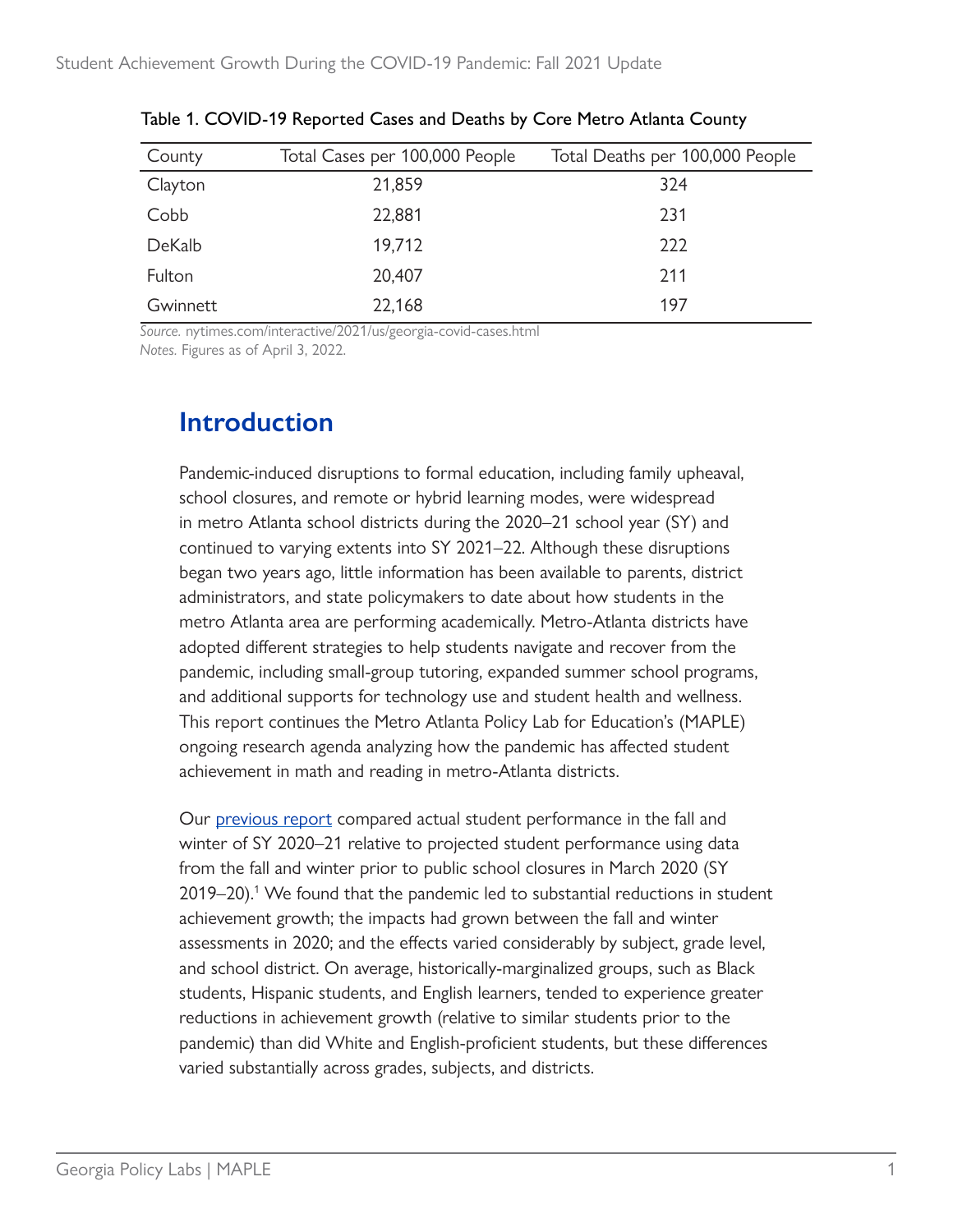| <b>District</b>                         | Directly<br>Certified<br><b>Students</b> | Timing of Return to Fully In-Person Instruction |            |             |
|-----------------------------------------|------------------------------------------|-------------------------------------------------|------------|-------------|
|                                         |                                          | Elementary                                      | Middle     | <b>High</b> |
| Clayton County Public<br><b>Schools</b> | 51.2%                                    | 4/21/2021                                       | 8/2/2021   | 8/2/2021    |
| <b>Fulton County Schools</b>            | 26.0%                                    | 10/14/2020                                      | 10/14/2020 | 10/14/2020  |
| District X                              | 43.0%                                    | 3/15/2021                                       | 3/15/2021  | 3/15/2021   |

#### Table 2. COVID-19 Context in Three Metro Atlanta Districts

*Source.* Governor's Office of Student Achievement (Directly Certified Students).

*Notes.* Directly Certified Students are students whose family received benefits from the Supplemental Nutrition Assistance Program (SNAP) or the Temporary Assistance for Needy Families (TANF) program, were homeless, an unaccompanied youth, in foster care, or a migrant student.

> To assess any continued impact of the pandemic on student achievement growth, it is important to contextualize the different pandemic-related impacts and responses in metro Atlanta. Health impacts have not been consistent across counties. Table 1 shows that total deaths per 100,000 population were around 45–65% higher in Clayton County, for example, compared to DeKalb County, Fulton County, and Gwinnett County (in contrast to total cases). A correlated fact is that Clayton County Public Schools serves a larger proportion of economically-disadvantaged students than other metro-area districts (see Table 2).

> Metro-Atlanta districts also varied in the timing of when students were offered the choice to return to fully in-person schooling (as shown in Table 2). In Fulton County Schools, students could return to in-person schooling in October 2020, while students in District X—another metro Atlanta district—were able to return the following semester (in March 2021). Students in elementary schools in Clayton County Public Schools could return in April 2021 but, due to heightened health concerns, middle and high school students did not return to in-person schooling until the start of SY 2021–22.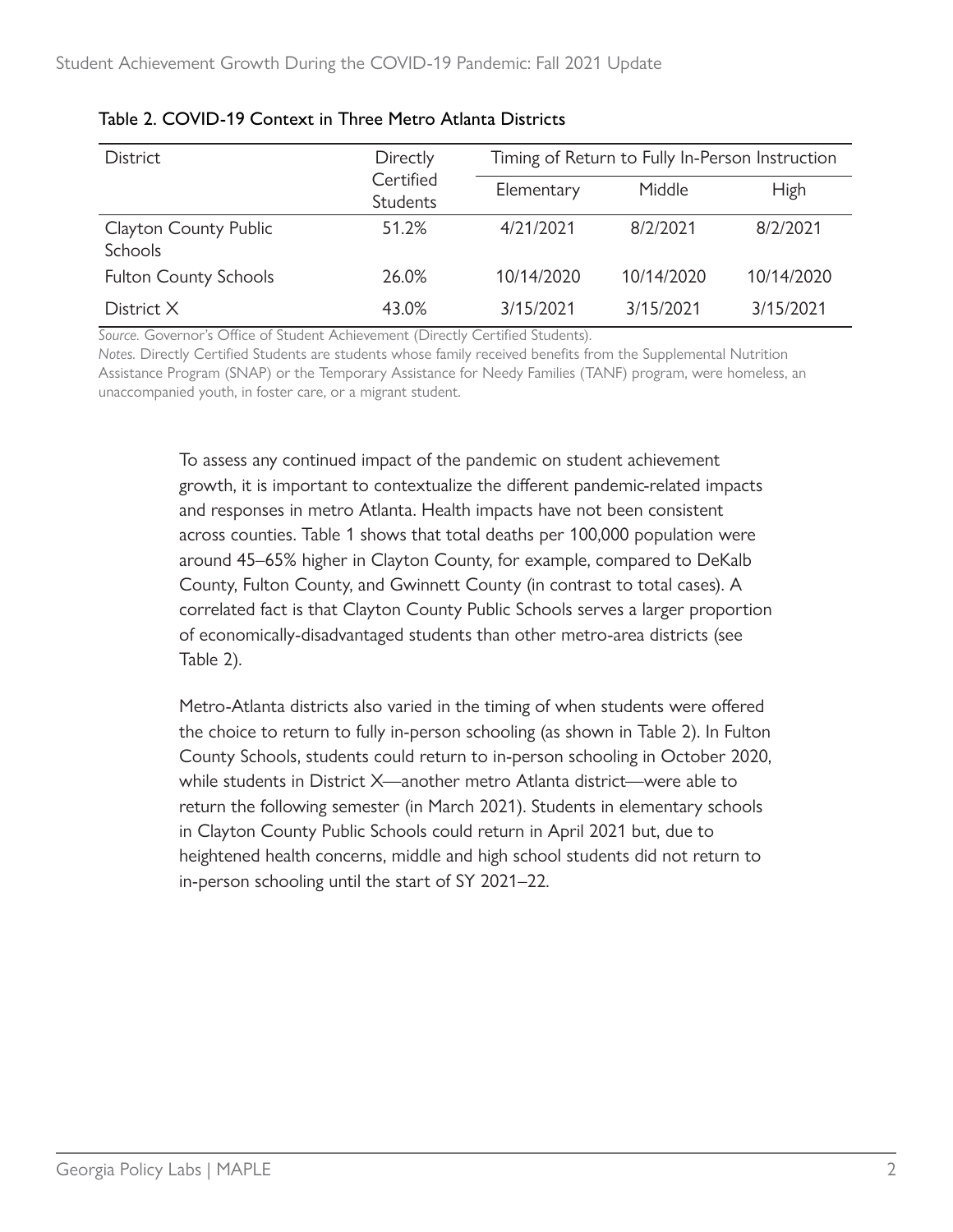## <span id="page-4-0"></span>**Research Questions**

We address the following key research questions:

- 1. What has been the effect of the pandemic on students' achievement growth in math and reading through fall 2021?
- 2. How have changes to student achievement growth varied by grade level?
- 3. How have changes to student achievement growth varied by geography, race and ethnicity, and economic disadvantage?

# **Measures and Samples**

To analyze the effects of the pandemic on student learning, we use administrative data from three metro-Atlanta districts: Clayton County Public Schools ("Clayton"), Fulton County Schools ("Fulton"), and a third district that has chosen to remain anonymous ("District X"). Our primary outcomes of interest are math and reading scores on the iReady and MAP Growth formative assessments. These assessments are administered by the districts two or three times per school year.<sup>2</sup> We also use data on students' enrollment, grade level, and demographic characteristics (including their race, ethnicity, gender, and free or reduced-price meals status).

Our empirical approach uses national percentile rankings on the iReady and MAP Growth formative assessments to measure student progress. National percentile rankings compare student achievement to that of students throughout the United States. We use the national student performance in SY 2016–17 (for MAP Growth) or SY 2018–19 (for iReady) as a benchmark, so our rankings in each school year are relative to national pre-pandemic achievement levels. Percentile rankings are on a scale of 1–99; a score of 50 represents the national average. These are relative rankings, not absolute scores. For example, moving from the 10th percentile to the 11th percentile is associated with a greater change in scale scores than is moving from the 50th to the 51st percentile.

We present two measures of the impact of the pandemic on student learning. The first measure, which captures the trend in student achievement over time, compares average national percentile rankings from fall 2017 through fall 2021.<sup>[3](#page-16-0)</sup> The analytical sample is restricted to students who were enrolled in the district in fall 2017 and took all available pandemic-era formative assessments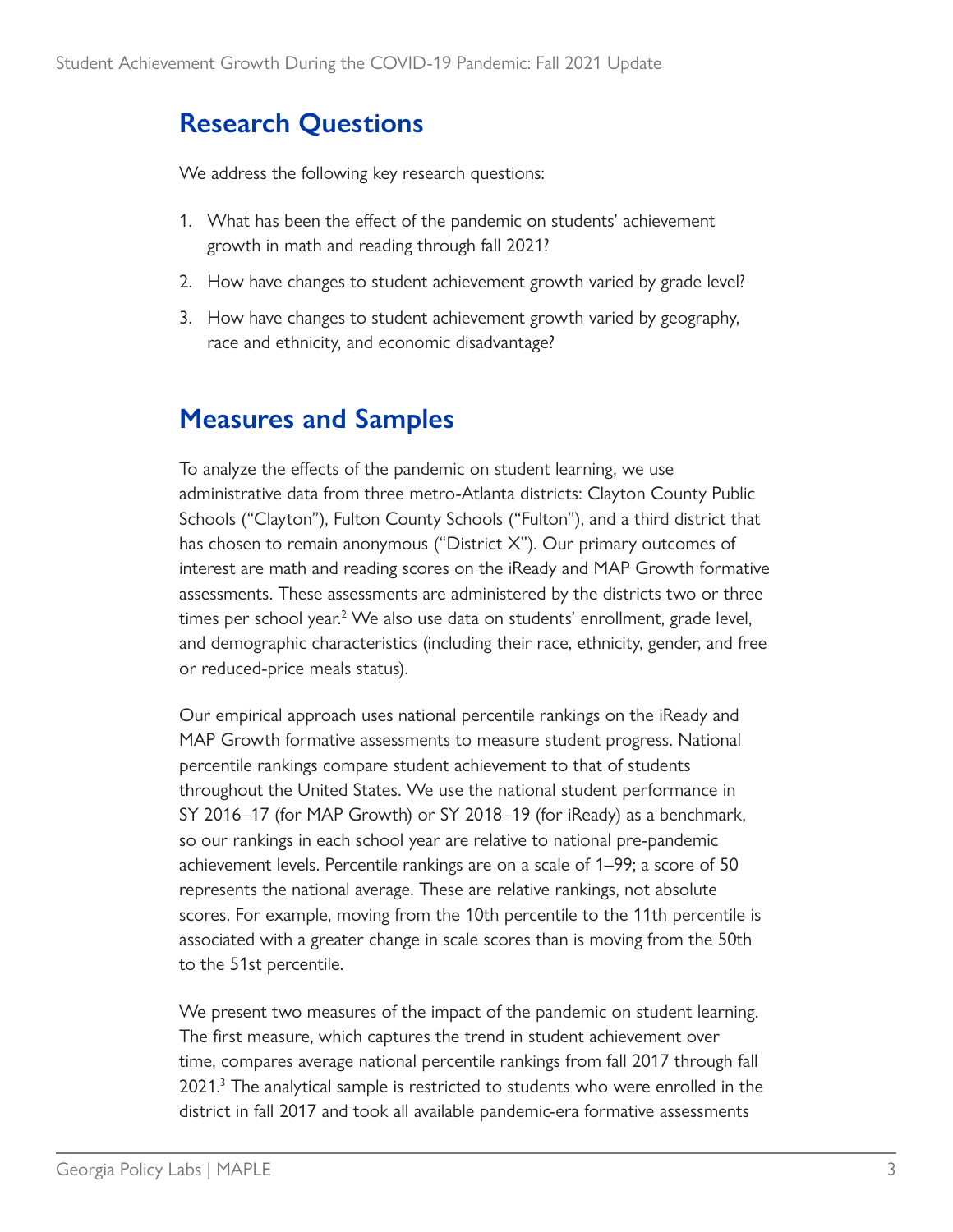<span id="page-5-0"></span>(potentially including the fall, winter, and spring assessments in SY 2020–21 and the fall assessment in SY 2021–22).<sup>[4](#page-16-0)</sup> This restriction allows for consistent comparisons of student achievement over time but only for a sample of consistent test takers during the pandemic.

Our second measure of the pandemic's impact on student learning is the difference between a student's national percentile ranking in fall 2019 and their national percentile ranking in fall 2021. This measure captures the change in where students would rank among all U.S. students in the pre-pandemic distribution of test scores. A value of -10 means that a student who initially was ranked above half of students would now be ranked above only 40% of students. The analytical sample includes only students with scores for both exams. This restriction is less stringent than the restriction of analyzing test takers for all available pandemic-era exams used in the first measure; our second measure includes nearly all students in the tested grades; however, it only provides a one-time difference in achievement and does not show progress at each point in time during the pandemic.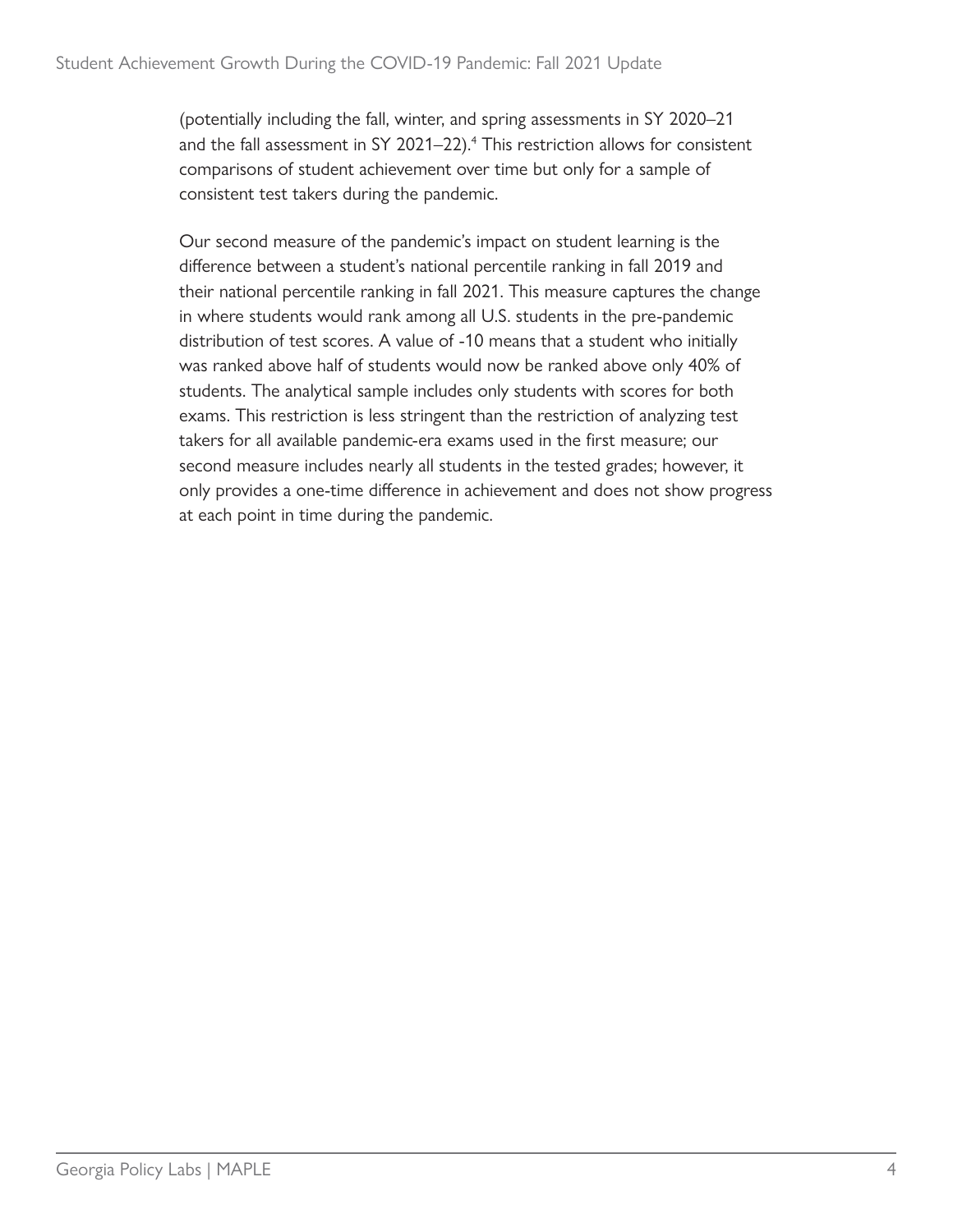

Figure 1. Percentile Rank Trends by Metro-Atlanta District

*Notes.* National percentile rank is calculated using formative assessment scores relative to the national student performance in SY 2016–17 (MAP Growth) or SY 2018–19 (iReady). Semesters refer to the formative assessments administered during the given testing period and school year (e.g., "F-17/18" refers to the fall testing period of SY 2017–18; "Sp" refers to the spring testing period; and "Su" refers to the summer). Clayton is Clayton County Public Schools; Fulton is Fulton County Schools; and District X is a district that has chosen to remain anonymous. Clayton's return to in-person schooling differed by school type (see Table 2) and, as a result, is not shown on the graphs.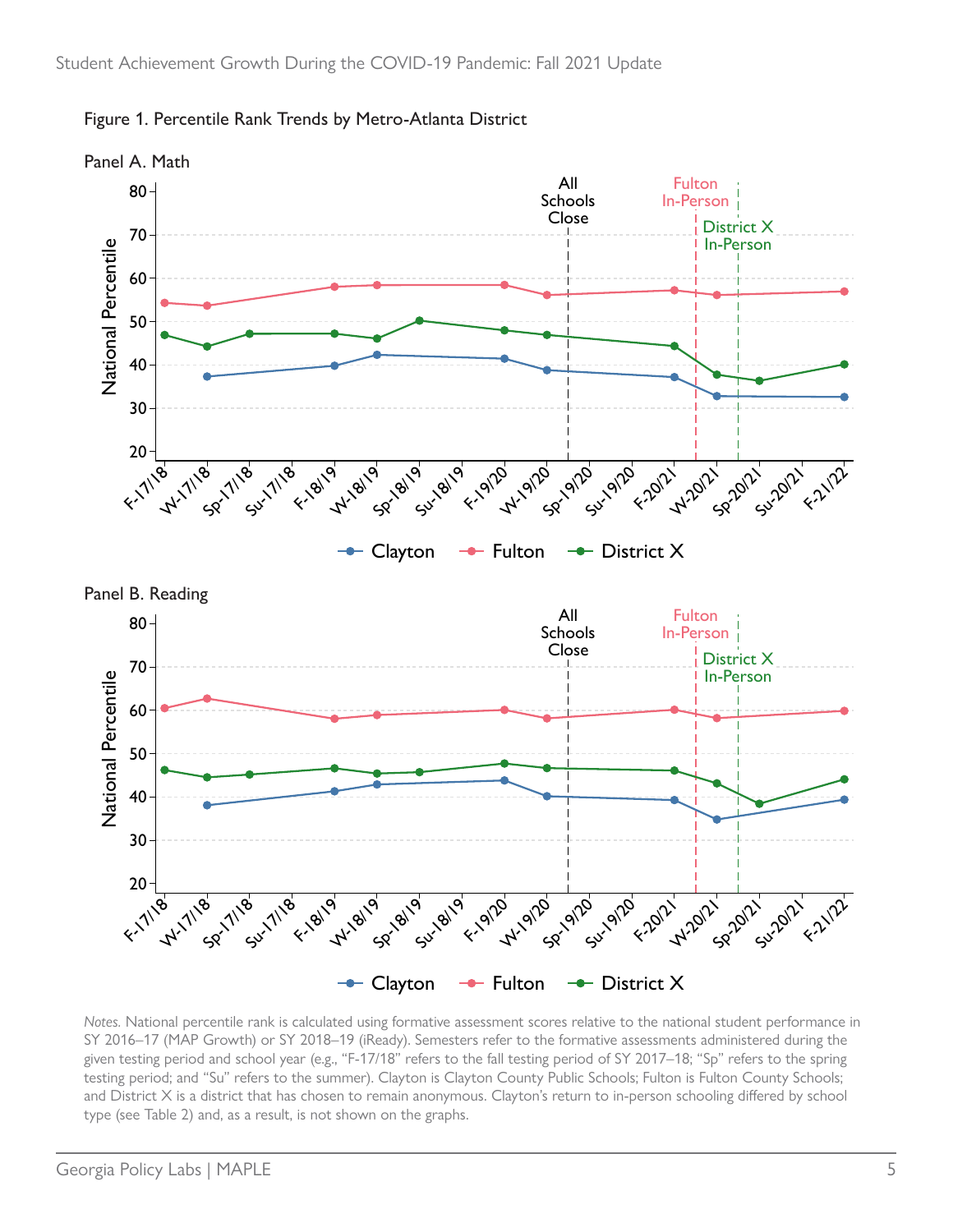## **Finding 1: Differential Impacts by Subject**

The impact of the pandemic on student achievement growth has been greater in math than in reading.

Figure 1 shows achievement trends over time for three metro Atlanta districts. Plotted points represent average scores on formative assessments in the fall, winter, or spring testing periods. The districts have different levels of performance prior to the pandemic (as shown by their position on the vertical axis). In math assessments shown in panel A between fall 2017 and winter 2019, for example, Clayton's average score was around the 40th percentile compared to the national average score in SY 2017–18. District X's average score pre-pandemic was close to the national average at about the 45th–50th percentile, while Fulton's average math score was at the 55th–60th percentile nationally.

The educational effects of the pandemic began with statewide school closures in March 2020 (represented visually in Figure 1 by the black vertical dashed line). For Clayton, math and reading achievement trended downward compared to the pre-pandemic national average, with the decline particularly pronounced between fall 2020 and winter 2020. Reading achievement rebounded close to pre-pandemic levels (relative to the national average) from winter 2020 to fall 2021, but math achievement remained substantially lower than before school closures began.

In District X, achievement in both reading and math trended downward during SY 2020–21. With nearly all students returning to in-person learning in SY 2021–22, both math and reading achievement rose relative to the pre-pandemic national average—although reading increased more than math. In Fulton, achievement trends in both subjects were largely flat, with reading achievement exhibiting slightly more variation over time than math.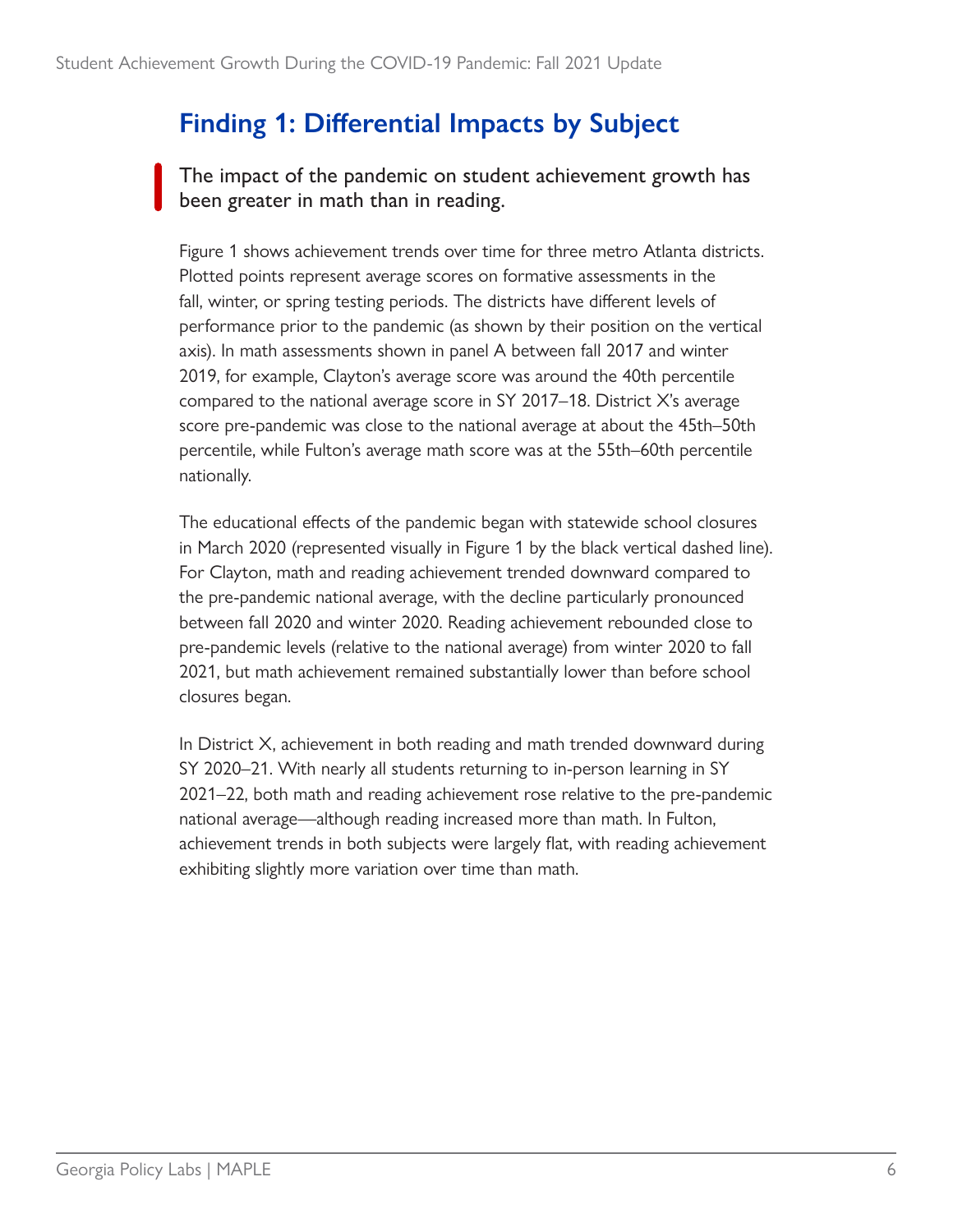



*Notes.* National percentile rank is calculated using formative assessment scores relative to the national student performance in SY 2016–17 (MAP Growth) or SY 2018–19 (iReady). The figure shows the average difference between students' national percentile rank in fall 2019 and fall 2021. Grade levels are abbreviated (e.g., G2 is Grade 2) and refer to students' grade in fall 2021.

#### **Finding 2: Differential Impacts by Grade Level**

Students who were in elementary school when the pandemic hit have fared worse than students who were in middle school.

Figure 2 shows the change in math national rankings between fall 2019 and fall 2021 by grade level and district. Across all three districts, a consistent pattern is that elementary school students, especially those in Grade 3 and Grade 4 in fall 2021 (i.e., Grade 1 and Grade 2 when the pandemic began during SY 2019–20), have fared worse than middle school students. As shown in Figure 3, a similar finding emerges for reading in Clayton and District X. In Fulton, no clear trend in achievement by grade is apparent for reading.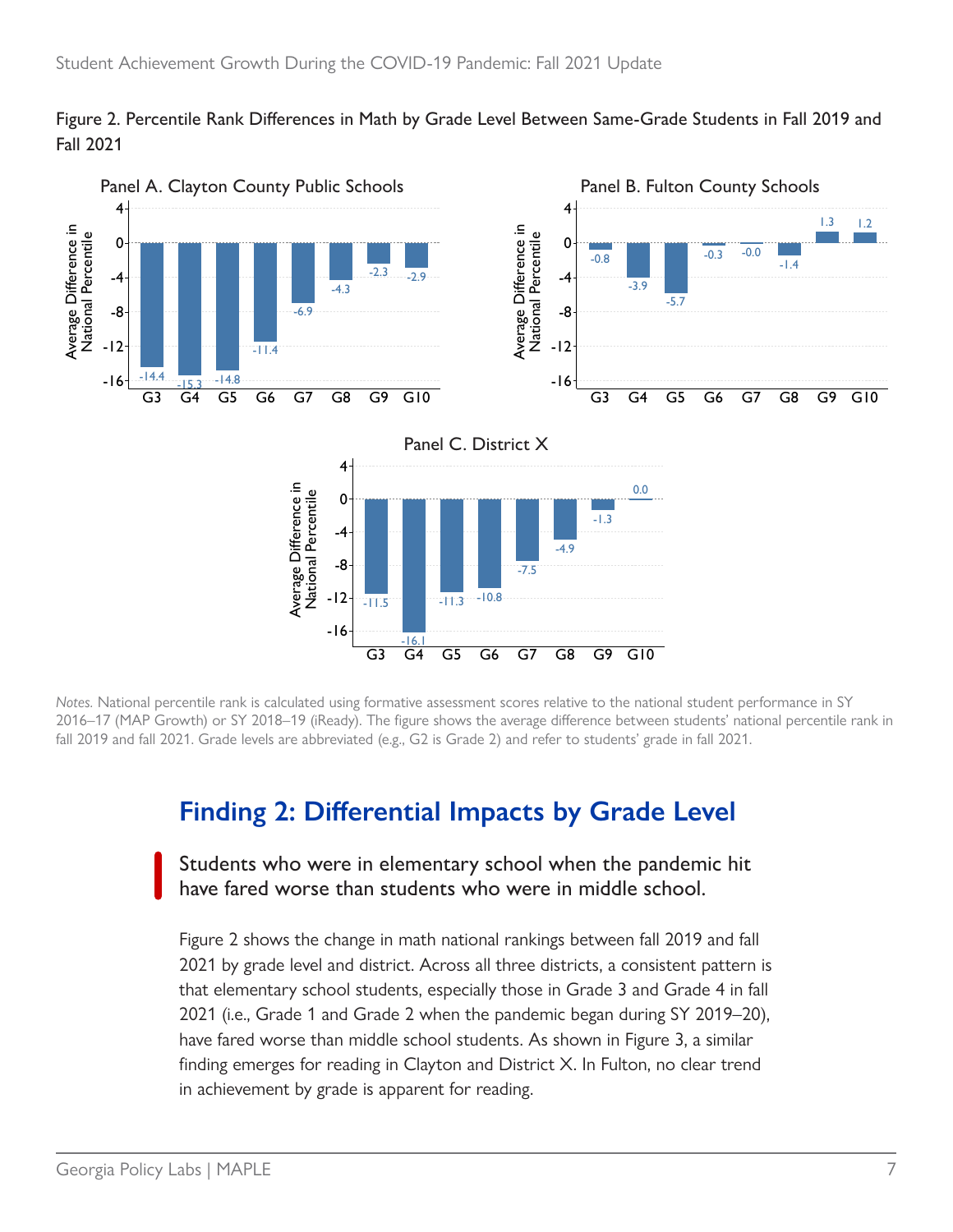



*Notes.* National percentile rank is calculated using formative assessment scores relative to the national student performance in SY 2016–17 (MAP Growth) or SY 2018–19 (iReady). The figure shows the average difference between students' national percentile rank in fall 2019 and fall 2021. Grade levels are abbreviated (e.g., G2 is Grade 2) and refer to students' grade in fall 2021.

How do achievement trends in metro-Atlanta districts compare to national trends? The data suggest that their average performance was similar to many other school districts around the country. NWEA, developers of the MAP Growth assessment, report that math achievement fell between 9 and 11 percentile rank points between fall of SY 2019–20 and fall of SY 2021–22 (see Appendix Figure 1) depending on grade. Reading achievement fell between 3 and 7 percentile rank points. Clayton's and District X's two-year percentile rank differences for math and reading fall within the national trend intervals.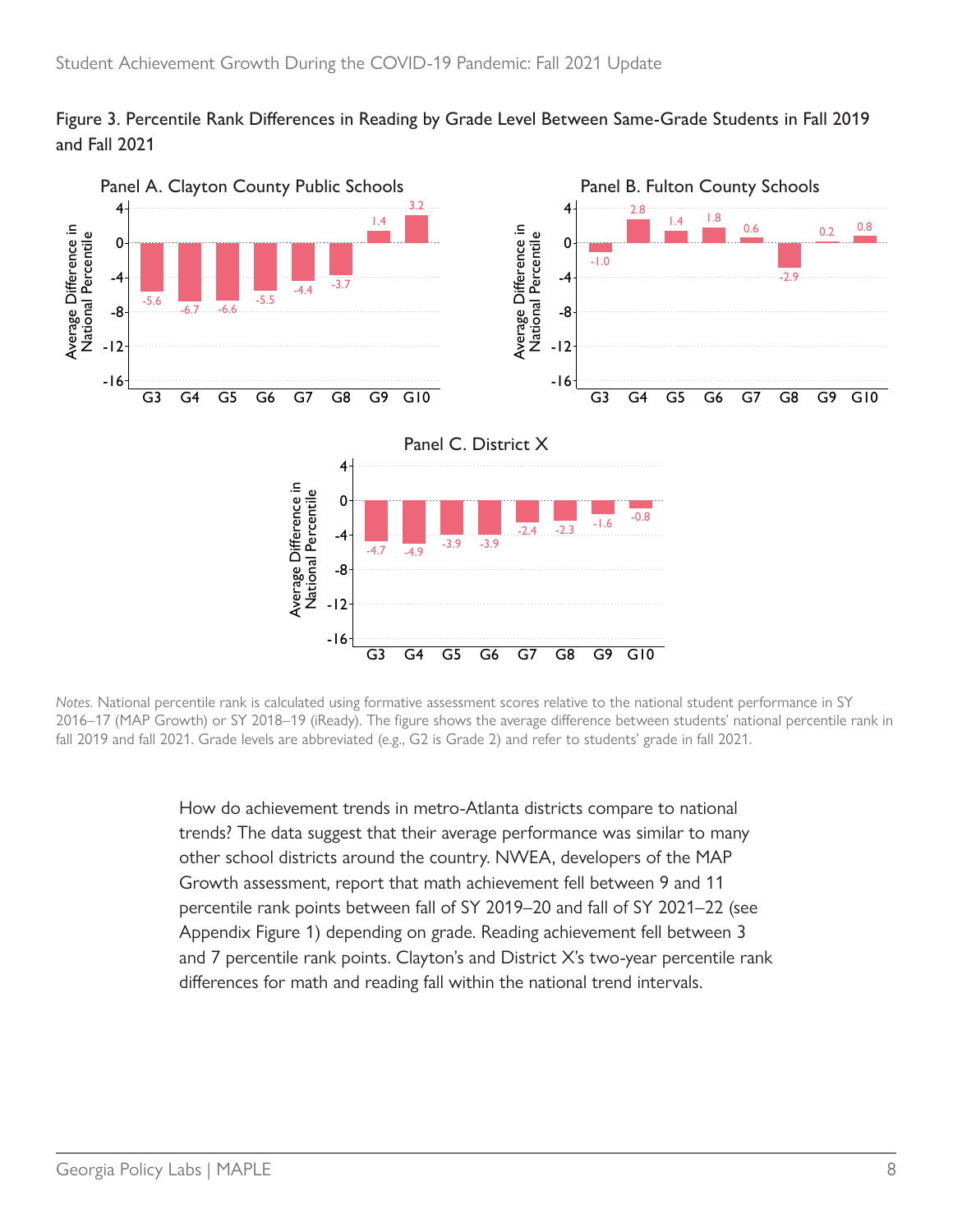

Figure 4. Percentile Rank Trends by Geographic Zones in Fulton County Schools

*Notes.* National percentile rank is calculated using formative assessment scores relative to the national student performance in SY 2016–17 (MAP Growth) or SY 2018–19 (iReady). Semesters refer to the formative assessments administered during the given testing period and school year (e.g., "F-17/18" refers to the fall testing period of SY 2017–18; "Sp" refers to the spring testing period; and "Su" refers to the summer).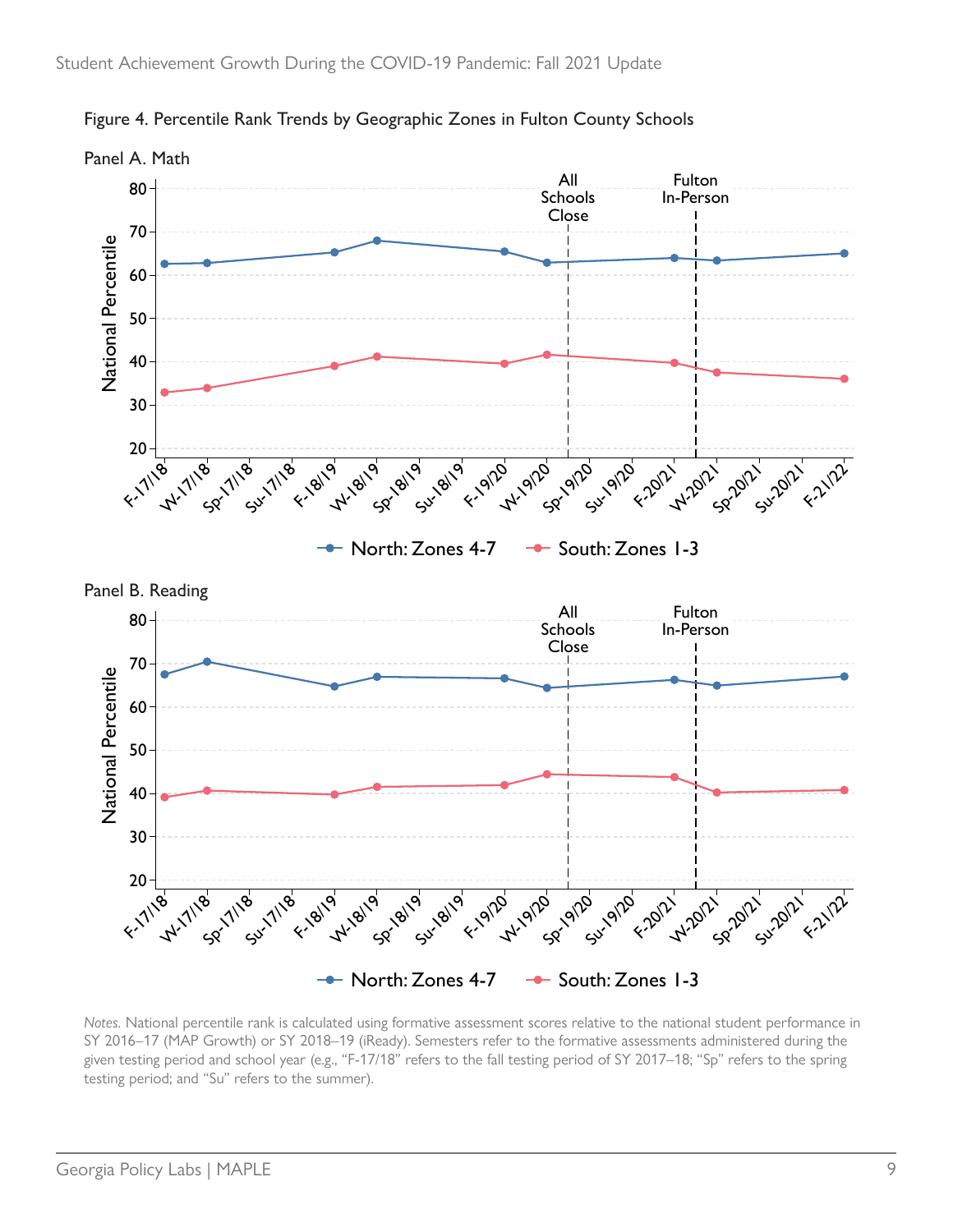#### <span id="page-11-0"></span>Figure 5. Percentile Rank Differences in Math by Race and Ethnicity Between Students in Fall 2019 and Fall 2021



*Notes.* National percentile rank is calculated using formative assessment scores relative to the national student performance in SY 2016–17 (MAP Growth) or SY 2018–19 (iReady). The figure shows the average difference between students' national percentile rank in fall 2019 and fall 2021. Race categories (Black, White, Asian, another) are non-Hispanic. "Another" refers to a race or ethnicity not explicitly shown on the graph. Data for Clayton County Public Schools are not broken out by race and ethnicity because over 90% of students identified as Black or Hispanic, and only 2% identified as White.

## **Finding 3: Uneven Recovery**

Many students have started to recover academically, but improvement is uneven.

Within a given district, subject, and grade, students have been affected unequally by COVID-19. In the figures that follow, we show that there are differences in achievement trends by geography within at least one district, by race and ethnicity within districts, and by economic disadvantage.

Figure 4 displays math and reading achievement trends for a cohort of elementary school students in Fulton in SY 2017–18. The figure shows students by two groups of Learning Zones, which geographically divide Fulton into northern and southern regions.<sup>[5](#page-16-0)</sup> Figure 4 shows the stark difference in achievement levels between the northern and southern regions of Fulton. It also shows that, before the pandemic, the southern Learning Zones were improving academically and catching up with the northern Learning Zones. However, once the effects of the pandemic were felt, achievement in the southern Learning Zones fell compared to the pre-pandemic national average. The achievement difference widened again, and the difference was as large in fall 2021 as it was in fall 2017.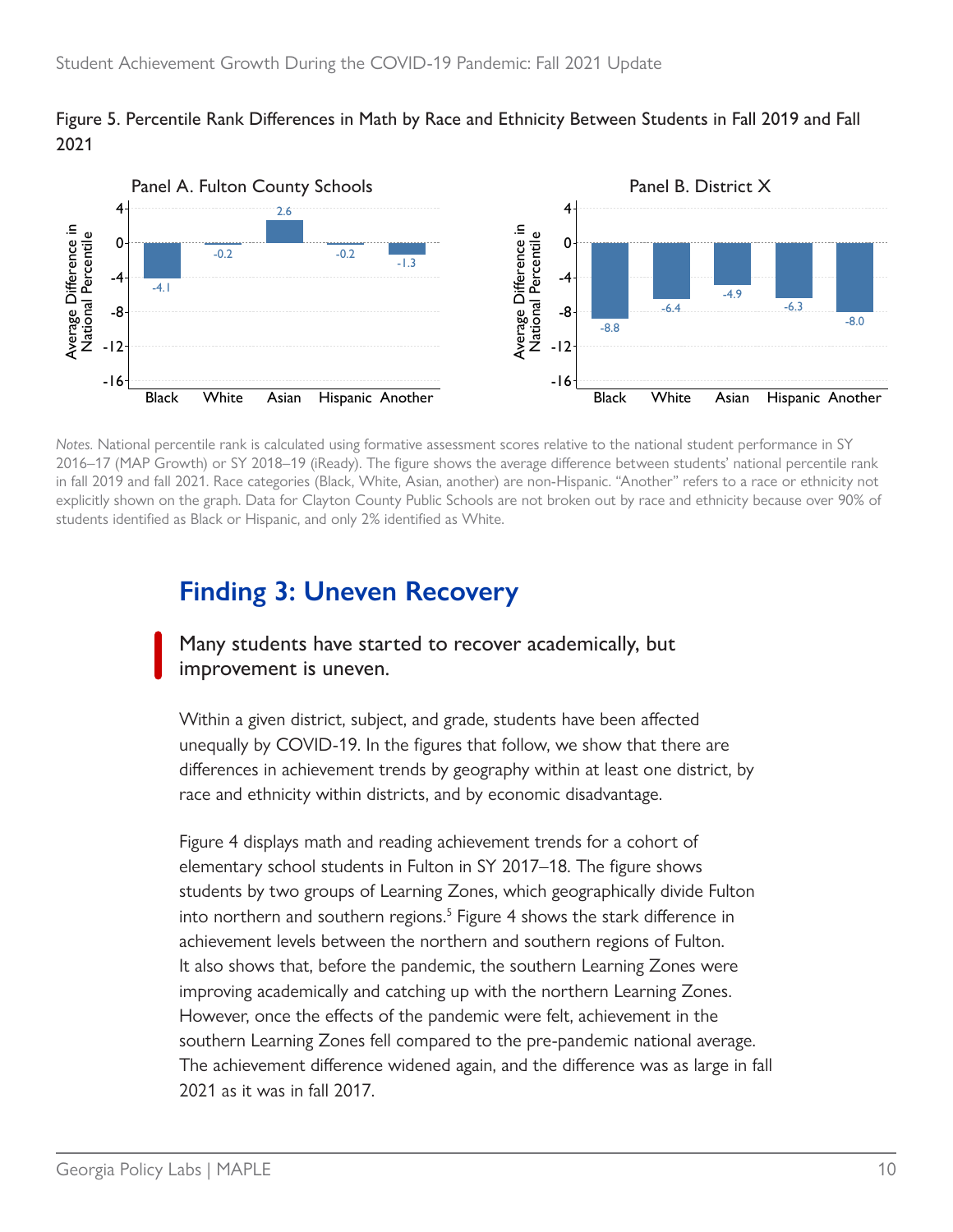#### <span id="page-12-0"></span>Figure 6. Percentile Rank Differences in Reading by Race and Ethnicity Between Students in Fall 2019 and Fall 2021



*Notes.* National percentile rank is calculated using formative assessment scores relative to the national student performance in SY 2016–17 (MAP Growth) or SY 2018–19 (iReady). The figure shows the average difference between students' national percentile rank in fall 2019 and fall 2021. Race categories (Black, White, Asian, another) are non-Hispanic. "Another" refers to a race or ethnicity not explicitly shown on the graph. Data for Clayton County Public Schools are not broken out by race and ethnicity because over 90% of students identified as Black or Hispanic, and only 2% identified as White.

> Figure 5 shows disparities in math achievement growth by race and ethnicity in District  $X$  and Fulton. $<sup>6</sup>$  In both districts, Black students experienced the</sup> largest decline in rankings relative to the pre-pandemic national distribution of scores. For reading achievement growth (shown in Figure 6), Asian students and Hispanic students were able to roughly maintain performance relative to the pre-pandemic national average between fall 2019 and fall 2021. Black students and White students in District X experienced a fall in rankings relative to the pre-pandemic national distribution of scores, albeit by a smaller amount than for math.

Appendix Figure 2 and Appendix Figure 3 show trends in national percentile rankings by race and ethnicity. Similar disparities are visible in the graphs, although it is harder to visually detect the disparities over time.

Finally, Figure 7 shows math national percentile ranking trends by free or reduced-price meals (FRPM) eligibility status—a crude proxy measure for economic disadvantage. In District X, students eligible for FRPM initially experienced a fall in achievement relative to the pre-pandemic national average greater than students not eligible for FRPM—particularly on the three tests during SY 2020–21. This decline reversed the narrowing of the math achievement difference during the calendar year prior to the pandemic.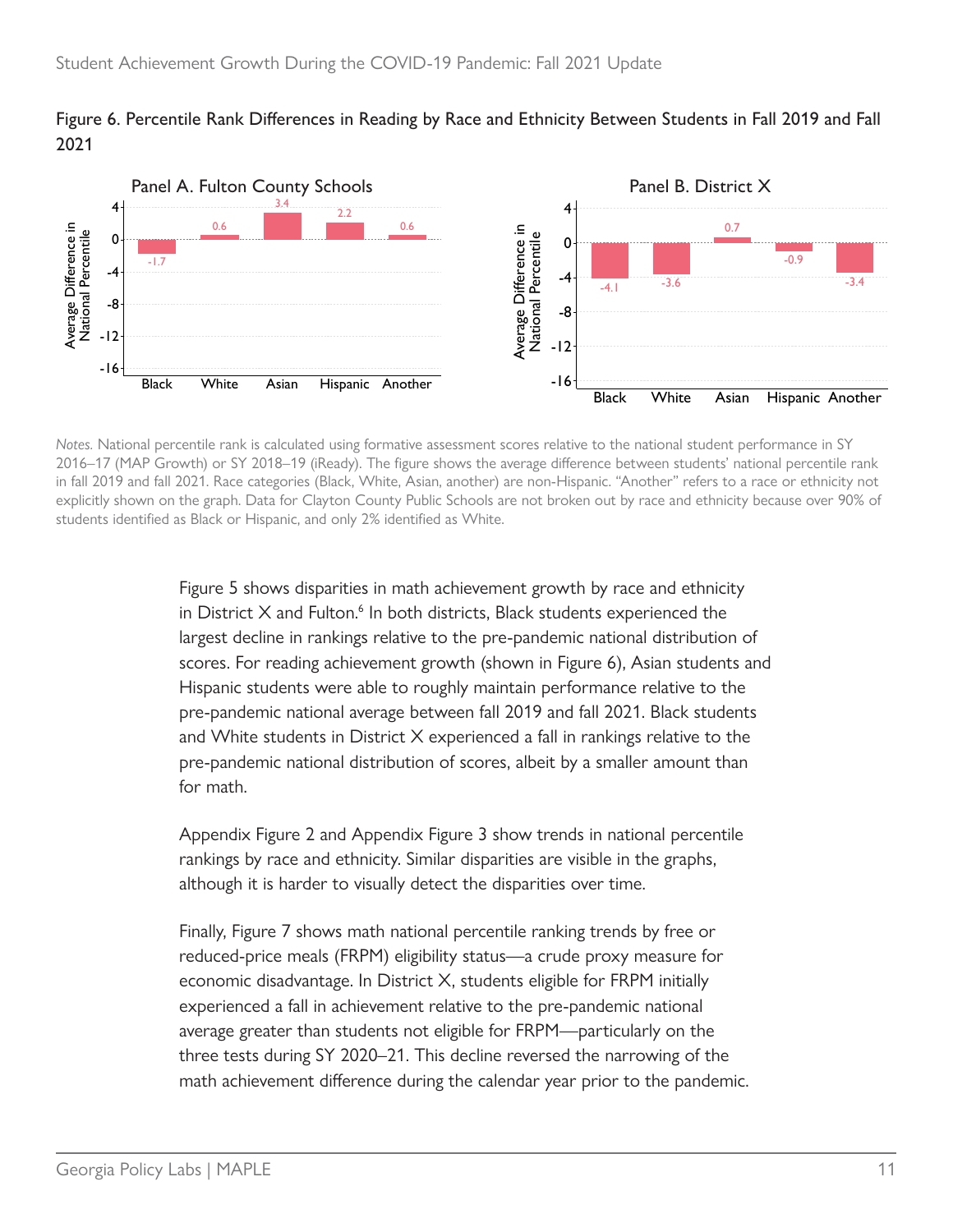

Figure 7. Percentile Rank Trends in Math by Economic-Disadvantage Status

*Notes.* National percentile rank is calculated using formative assessment scores relative to the national student performance in SY 2016–17 (MAP Growth) or SY 2018–19 (iReady). Semesters refer to the formative assessments administered during the given testing period and school year (e.g., "F-17/18" refers to the fall testing period of SY 2017–18; "Sp" refers to the spring testing period; and "Su" refers to the summer). FRPM-eligible refers to eligibility for free or reduced-price meals and is a crude proxy measure for economic disadvantage. Data for Clayton County Public Schools are not broken out by FRPM-eligibility because over 90% of students were FRPM-eligible in fall 2021.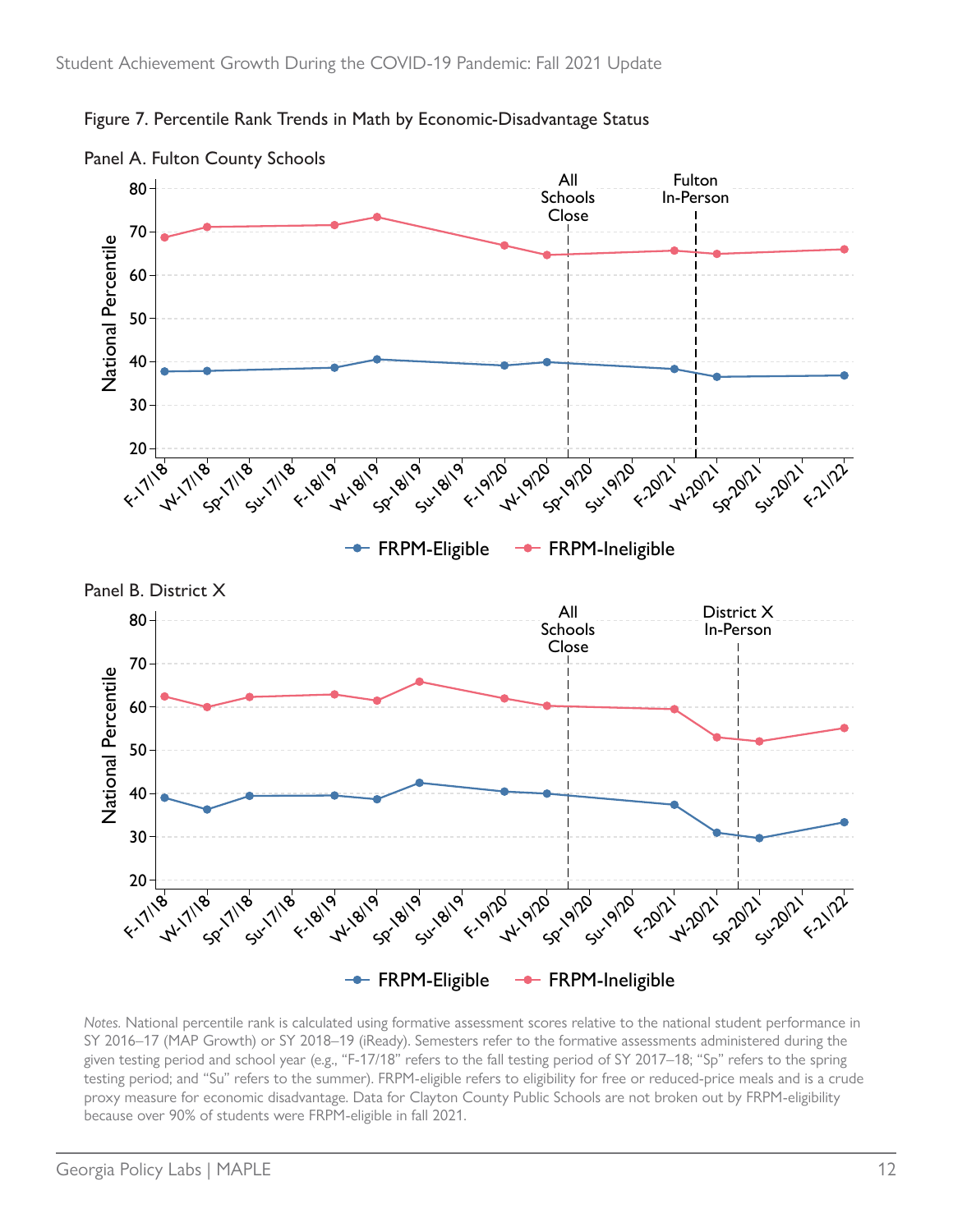<span id="page-14-0"></span>However, students eligible for FRPM slightly reduced the achievement difference by the time of the fall 2021 test.

In Fulton, a substantial narrowing of the math achievement difference between FRPM-eligible and ineligible students in the calendar year prior to the pandemic was reversed when the effects of the pandemic began. The difference increased from around 23 percentile points in winter 2019 to nearly 30 percentile points in fall 2021, with a small but continuous widening of the difference in each of the three formative assessments during the pandemic.

### **Recommendations**

Like school districts across the country, metro Atlanta districts continue to face the challenge of how best to mitigate the impact of the pandemic on student achievement. The disparities in achievement growth trends shown in this report should inform how districts allocate their scarce resources—including time, administrative capacity, and finances—to implement programmatic and policy decisions. Based on the evidence in this report, we recommend the following strategic approach:

First, given the large differences in how the pandemic has impacted students, *district recovery efforts ought to target those students who have experienced the greatest declines in national rankings and have been the slowest to recover.* Despite the large influx of funding from the federal government, resources are not limitless, and effective acceleration strategies can be expensive. For example, high-intensity, small-group tutoring aligned with classroom content has been shown to yield the greatest impact on student achievement but can cost as much as \$3,800 per student per year.<sup>7</sup> Based on the evidence presented, districts should place greater emphasis on recovery efforts in math, particularly for students who are currently in Grades 3–6.

Second, *districts should emphasize recovery strategies that have been shown by prior research to be effective.* The American Rescue Plan Act requires that at least 20% of funding to school districts be spent on evidence-based interventions. *In addition to high-intensity, small-group tutoring, proven strategies include extended learning time and extensive summer academic learning programs.* [8](#page-16-0)

Third, even the best strategies will be ineffective if students do not fully participate. *Acceleration activities are more effective if offered during the regular*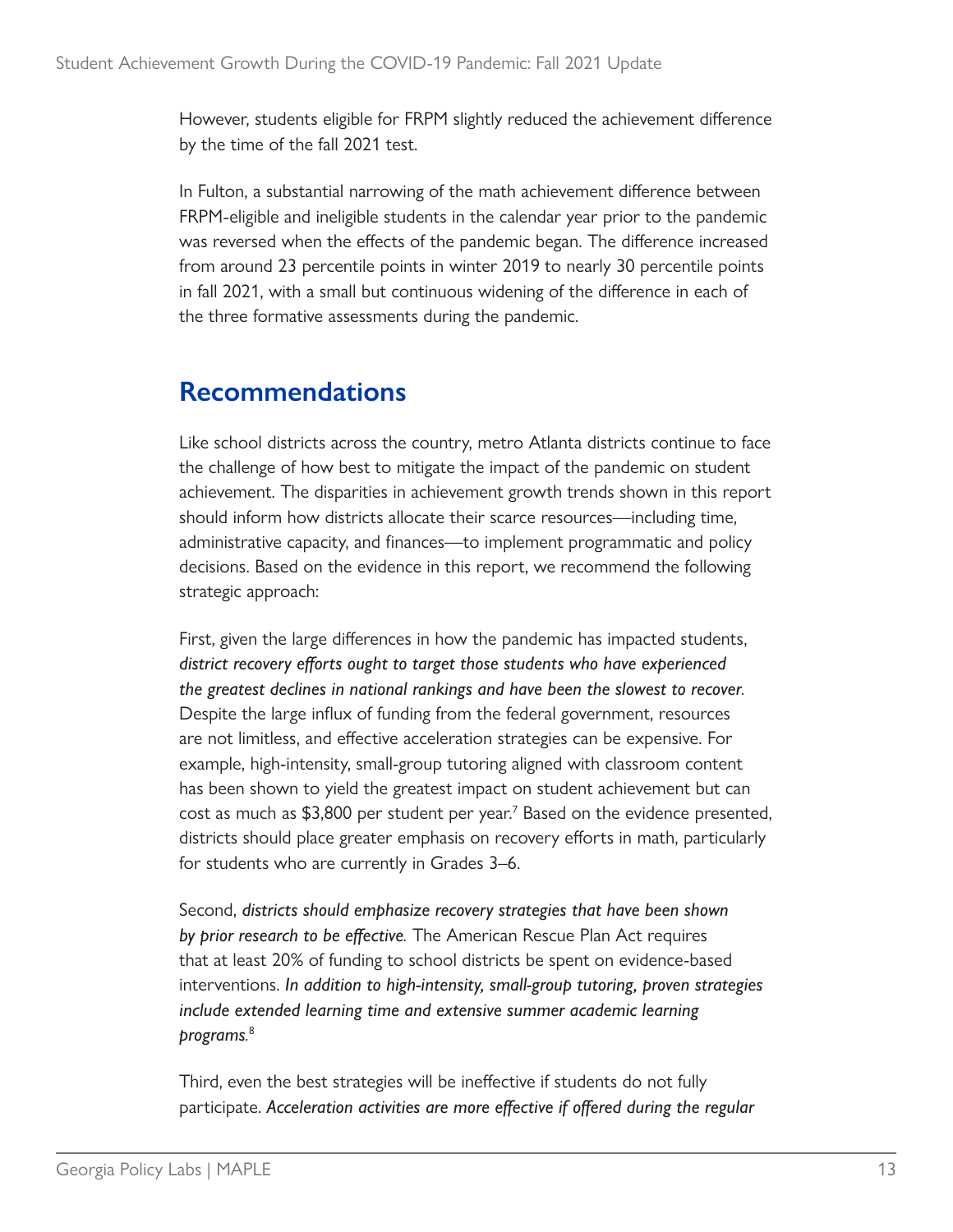*school day*. When that is not feasible (e.g., summer learning programs or acceleration academies during school breaks), *it may be necessary to either mandate attendance or create strong incentives for participation*.

Fourth, no matter how thoughtfully conceived, acceleration activities may not work as well as intended. Therefore, *it is essential that districts have a plan for rapid program evaluation of current recovery efforts*, including summer learning programs in 2021 and other programs undertaken during SY 2021–22. Districts should learn what is working for the most students and what is not as effective, then use the evidence to adjust programs as needed. Simply assuming that programs are working as intended or relying on casual observation could lead to a missed opportunity for improvement or, worse yet, continued spending on resources that are not significantly improving student outcomes. Further, moving forward, districts should think about evaluation and ongoing program refinement as part of the initial design process rather than after the program has started or finished.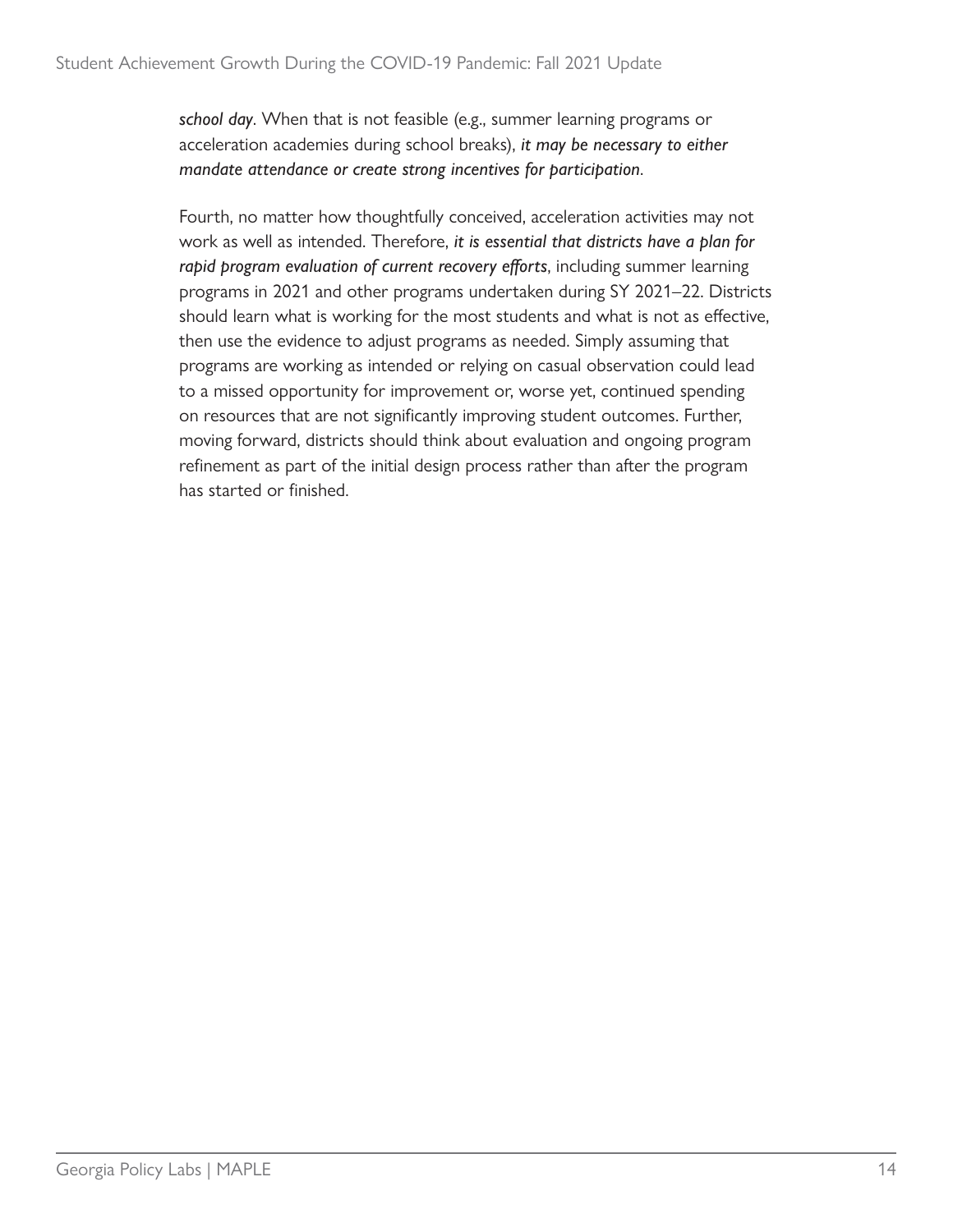## <span id="page-16-0"></span>**Endnotes**

1. Sass, T. R., & Goldring, T. (2021). *Student Achievement Growth During the COVID-19 Pandemic: Insights from Metro-Atlanta School Districts.* Georgia Policy Labs.

[2](#page-4-0). Formative assessments are low-stakes exams that provide a measure of student achievement at multiple points during the school year. They have been administered by metro-Atlanta districts both before and during the pandemic. Prior to the pandemic, all testing was conducted at schools; however, when schools were closed and only virtual learning was offered, most testing was conducted remotely. Remote testing is hard to monitor, and there is substantial evidence that test scores in the early elementary grades were inflated as a result. See Sass and Goldring (2021) for further details.

[3](#page-4-0). Fall 2017 refers to the formative assessment administered during the fall of SY 2017–18. Likewise, winter 2017 and spring 2018 refer to the formative assessments administered during the winter and spring of the same school year.

[4](#page-5-0). Only District X tested all students in spring 2021. Fulton tested a select group of students and Clayton did not administer formative assessments in the spring.

[5](#page-11-0). The city of Atlanta, which is served by Atlanta Public Schools, lies in-between the two regions in Fulton: The northern Learning Zones are largely north of Atlanta, and the southern zones are south of Atlanta. See [fultonschools.org/learningzones](http://www.fultonschools.org/learningzones). North and south Fulton have different levels of economic disadvantage and student mobility (see [ajc.com/news/local](https://www.ajc.com/news/local-education/schools-tale-two-fultons/wKdUFX2cYqPsUVgl6Gah7O/)[education/schools-tale-two-fultons/wKdUFX2cYqPsUVgl6Gah7O/\)](https://www.ajc.com/news/local-education/schools-tale-two-fultons/wKdUFX2cYqPsUVgl6Gah7O/).

[6](#page-12-0). Data for Clayton is not broken out by race and ethnicity because over 90% of students identified as Black or Hispanic, and only 2% identified as White.

[7](#page-14-0). Pan, W., & Sass, T. R. (2020). *Potential Remediation Strategies in the Wake of COVID-19 School Closures: A Review of the Literature.* Georgia Policy Labs.

[8](#page-14-0). Allensworth, E., & Schwartz, N. (2020). *School Practices to Address Student Learning Loss.* EdResearch for Recovery.

McCombs, J., & Augustine, C. (2021). *Advancing Student Learning and Opportunity Through Voluntary Academic Summer Learning Programs.* EdResearch for Recovery.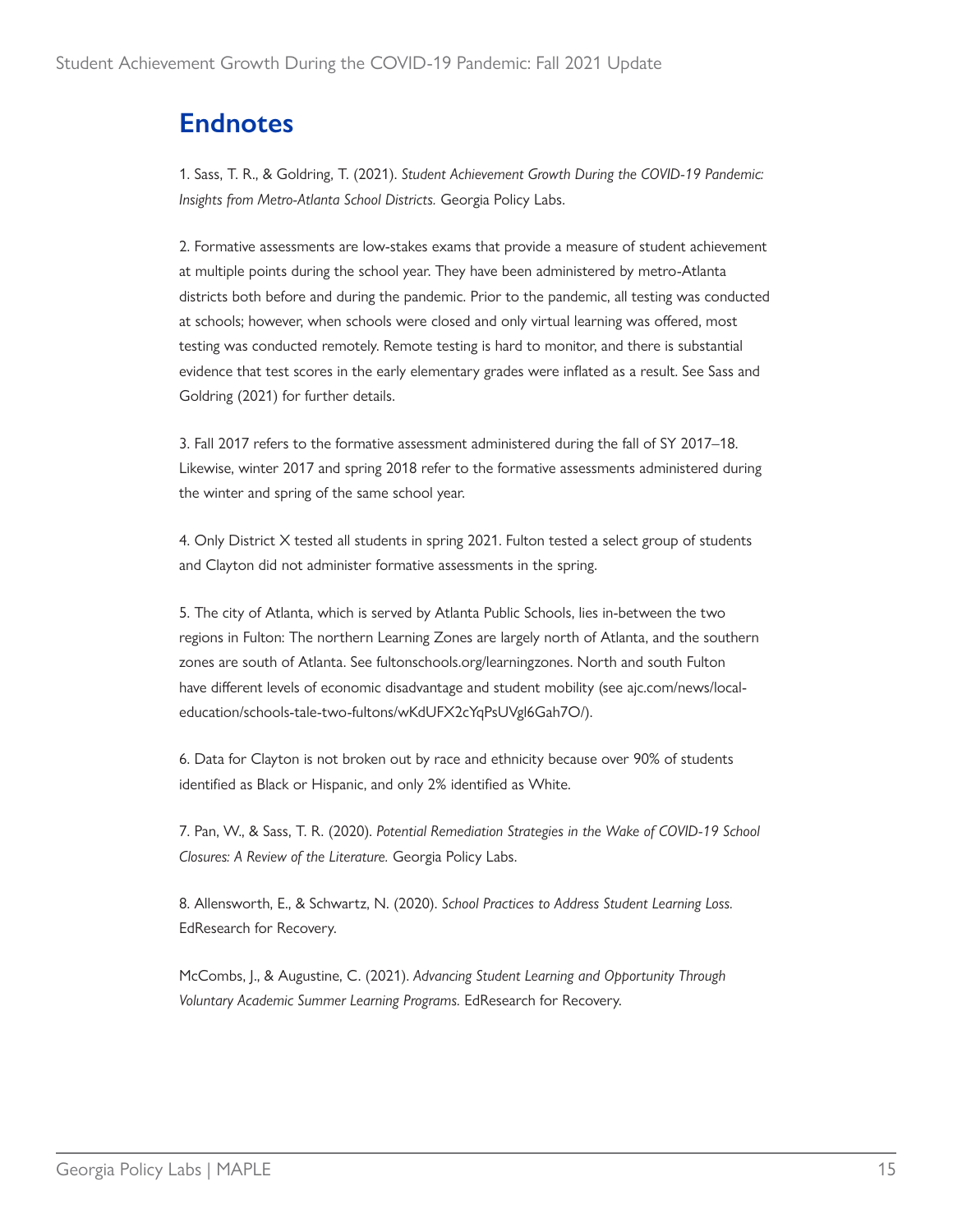## **About the Authors**

#### **Tim R. Sass**

Tim R. Sass is a Distinguished University Professor in the department of economics at Georgia State University and the W.J. Usery Chair of the American Workplace in the Andrew Young School of Policy Studies. He is also the faculty director of the Metro Atlanta Policy Lab for Education (MAPLE). His research interests include the teacher labor supply, the measurement of teacher quality, and school choice. His work has been published in numerous academic journals and has been supported by several federal and philanthropic grants. He has acted as a consultant to school systems across the country. He is also a senior researcher at the Center for Analysis of Longitudinal Data in Education Research (CALDER).



#### **Thomas Goldring**

Thomas Goldring is the director of research at the Georgia Policy Labs. His research uses administrative data to examine programs and policies that touch the lives of Georgia's children, students, and families. Recent projects have examined Georgia's universal Pre-K Program, student achievement during the COVID-19 pandemic, and copayment waivers for Georgia's childcare subsidy program. Thomas holds a Ph.D. in public policy and management from Carnegie Mellon University and completed a postdoctoral fellowship at the University of Michigan.